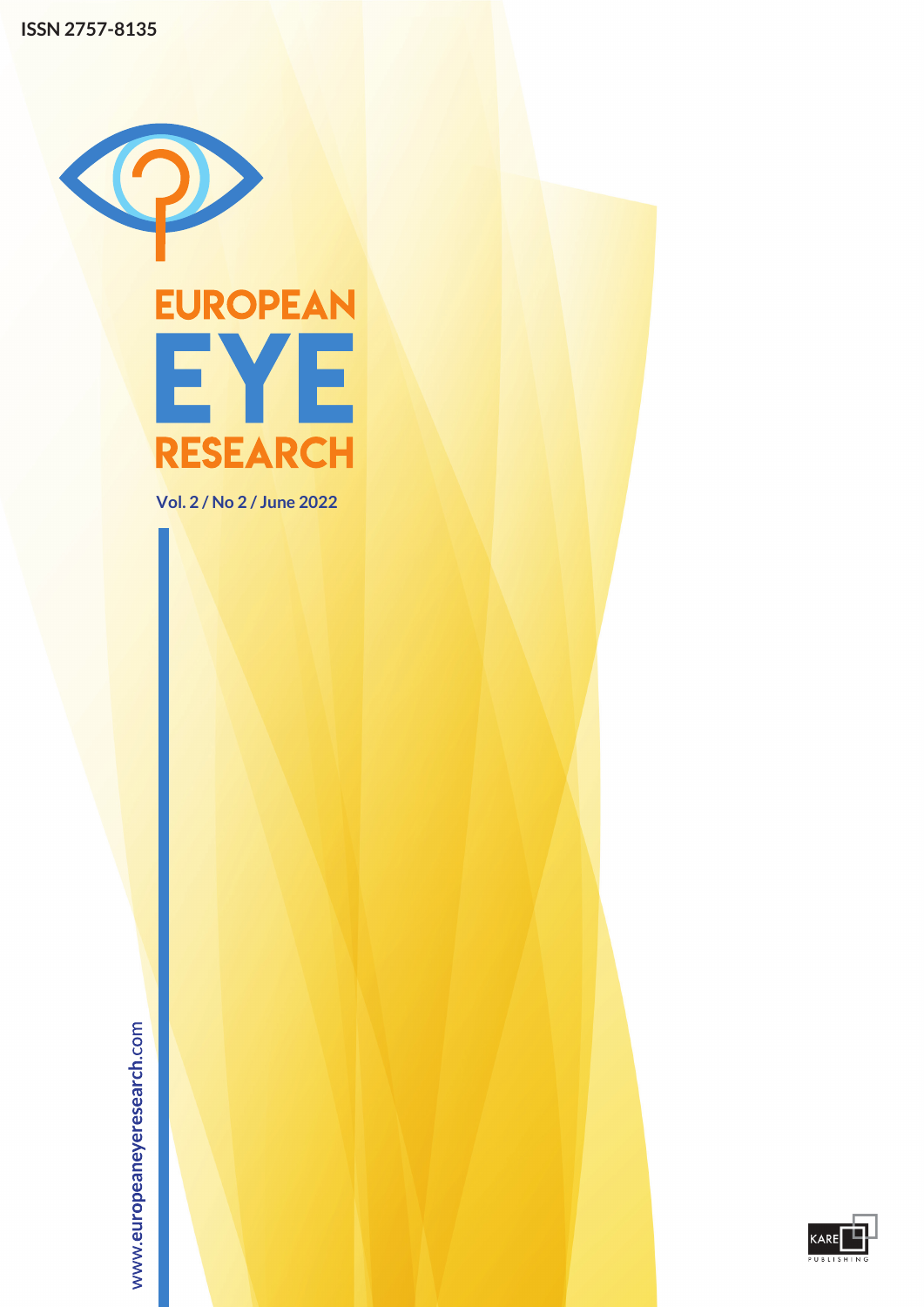



# **EDITOR-IN-CHIEF**

**Filiz Afrashi, MD** Ege University Faculty of Medicine, Ophthalmology, Izmir, Turkey

# **ASSOCIATE EDITORS**

#### **Cezmi Akkin, MD**

Ege University Faculty of Medicine, Ophthalmology, Izmir, Turkey

**Melis Palamar, MD**

Ege University Faculty of Medicine, Ophthalmology, Izmir, Turkey

**Suzan Guven Yilmaz, MD** Ege University Faculty of Medicine, Ophthalmology, Izmir, Turkey

**Elif Demirkilinc Biler, MD** Ege University Faculty of Medicine, Ophthalmology, Izmir, Turkey

**Cumali Degirmenci, MD** Ege University Faculty of Medicine, Ophthalmology, Izmir, Turkey

# **INTERNATIONAL ADVISORY BOARD**

## **Iqbal Ike Ahmed, MD**

University of Toronto, Ophthalmology, Toronto, Canada

**Jose Fernando Arevalo, MD, PhD**

Johns Hopkins Bayview Medical Center, Ophthalmology, Baltimore, USA

# **Carl Claes, MD**

Claes Retina Clinic, Ophthalmology, Antwerp, Belgium

### **Murat Dogru, MD**

Keio University, Ophthalmology, Tokyo, Japan

# **Arman Mashayekhi, MD**

Mayo Clinic, Ophthalmology, Jacksonville, Miami, USA

# **Miguel Angel Materin, MD, PhD**

Duke University School of Medicine, Ophthalmology, North Carolina, USA

#### **Gulgun Tezel, MD**

Columbia University, Ophthalmology, New York, USA

#### **Tongalp Tezel, MD**

Columbia University, Ophthalmology, New York, USA

# **LANGUAGE EDITOR**

**Melis Palamar, MD**

Ege University Faculty of Medicine, Ophthalmology, Izmir, Turkey

# **STATISTICS EDITOR**

# **Kivanc Yuksel, PhD**

Ege University Faculty of Medicine, Biostatistics and Medical Informatics, Izmir, Turkey

**Owner** Melis Palamar, MD Ege Universitesi Tip Fakultesi, Goz Hastaliklari AD, Bornova, Izmir, Turkey Tel: +90 232 390 37 88 melispalamar@gmail.com

**Editor** Filiz Afrashi, MD Ege Universitesi Tip Fakultesi, Goz Hastaliklari AD, Bornova, Izmir, Turkey Tel: +90 232 390 37 88 afrashif@yahoo.com

#### **Contact:** Publisher



Goztepe Mah. Fahrettin Kerim Gokay Cad. No: 200 Da: 2, Goztepe, Kadikoy, Istanbul, Turkey Phone: +90-216-550 61 11 Fax: +90-216-550 61 12 e-mail: kare@karepb.com Web: kare@karepb.com

Owned by on behalf of the Director of European Eye Research, İstanbul: Melis PALAMAR | Executive Editor: Filiz AFRASHI | Publication Type: Periodical | Printed: Yıldırım Matbaacılık +90 212 629 80 37 | Printing Date: June 2022 | Circulation: 350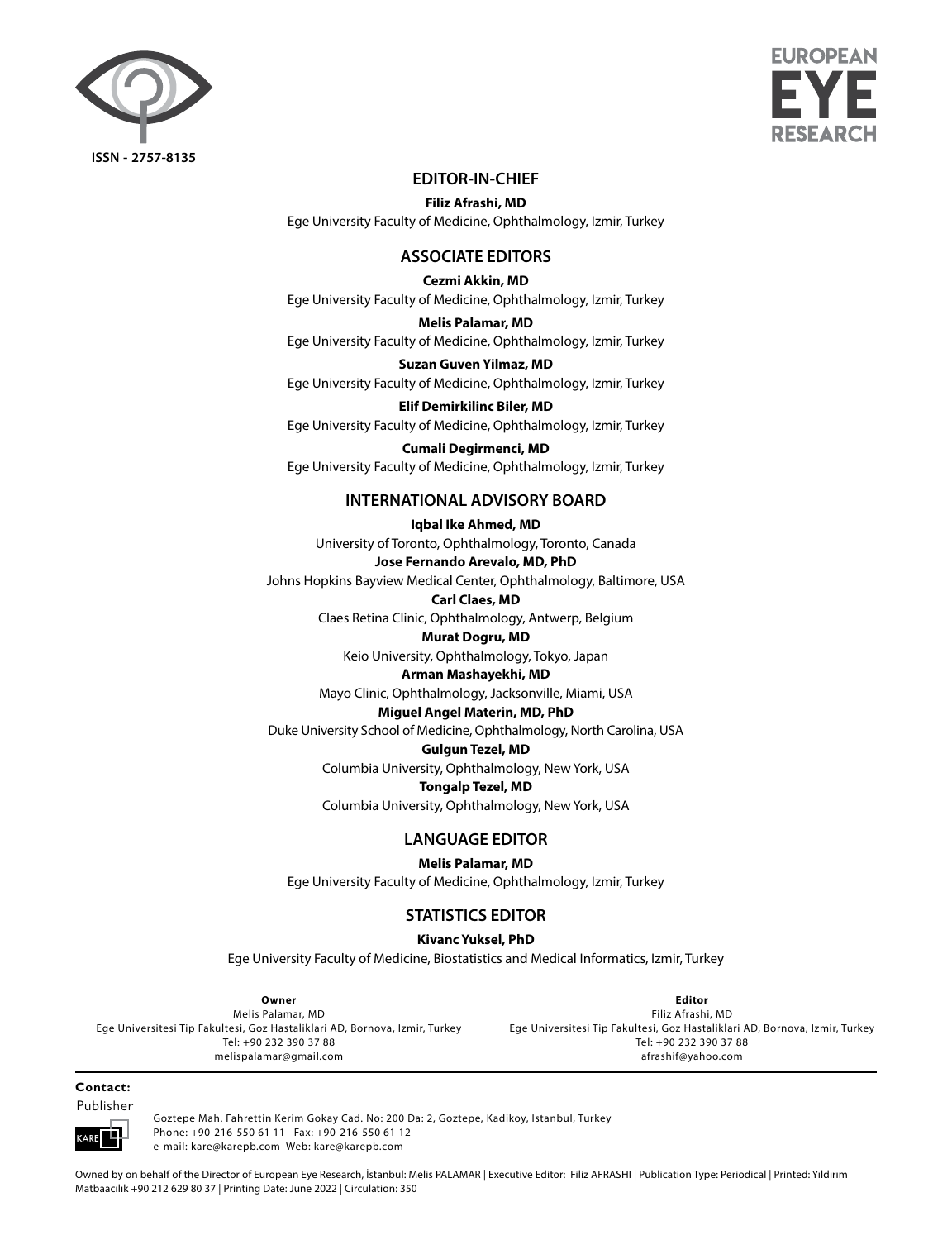



# **NATIONAL ADVISORY BOARD**

#### **Yasemin Akcay, MD**

Ege University Faculty of Medicine, Medical Biochemistry, Izmir, Turkey

**Zuleyha Yalniz Akkaya, MD** Ankara Research and Training Hospital, Ophthalmology, Ankara, Turkey

**Zeynep Aktas, MD** Gazi University Faculty of Medicine, Ophthalmology, Ankara, Turkey

**Gul Arikan, MD** Dokuz Eylul University Faculty of Medicine, Ophthalmology, Izmir, Turkey

**Halil Ates, MD** Private Practice, Ophthalmology, Izmir, Turkey

**Mine Esen Baris, MD**

Ege University Faculty of Medicine, Ophthalmology, Izmir, Turkey

**Cenk Can, MD** Ege University Faculty of Medicine, Pharmacology, Izmir, Turkey

**Naim Ceylan, MD** Ege University Faculty of Medicine, Radiology, Izmir, Turkey

**Cagatay Caglar, MD** Hitit University Faculty of Medicine, Ophthalmology, Corum, Turkey **Mehmet Citirik, MD**

Ulucanlar Research and Training Hospital, Ophthalmology, Ankara, Turkey

**Sibel Demirel, MD** Ankara University Faculty of Medicine, Ophthalmology, Ankara, Turkey

> **Oya Donmez, MD** Izmir Tinaztepe University, Ophtalmology, Izmir, Turkey

**Sema Oruc Dundar, MD** Adnan Menderes University Faculty of Medicine, Ophthalmology, Aydın, Turkey

> **Sait Egrilmez, MD** Private Practice, Ophthalmology, Izmir, Turkey

**Sinan Emre, MD** Ekol Eye Hospital, Ophthalmology, Izmir, Turkey

**Muhsin Eraslan, MD**

Marmara University Faculty of Medicine, Ophthalmology, Istanbul, Turkey

**Korhan Fazil, MD**

Beyoglu Eye Research and Training Hospital, Ophthalmology, Istanbul, Turkey **Sirel Gur Gungor, MD**

Baskent University Faculty of Medicine, Ophthalmology, Ankara, Turkey

**Murat Hasanreisoglu, MD**

Koc University Faculty of Medicine, Ophthalmology, Istanbul, Turkey

**Sibel Kadayifcilar, MD**

Hacettepe University Faculty of Medicine, Ophthalmology, Ankara, Turkey

**Mahmut Kaya, MD**

Dokuz Eylul University Faculty of Medicine, Ophthalmology, Izmir, Turkey

#### **Ozcan Kayikcioglu, MD**

Celal Bayar University Faculty of Medicine, Ophthalmology, Manisa, Turkey

**Tolga Kocaturk, MD**

Adnan Menderes University Faculty of Medicine, Ophthalmology, Aydın, Turkey

**Bengu Ekinci Koktekir, MD** Selcuk University Faculty of Medicine, Ophthalmology, Konya, Turkey

**Tuncay Kusbeci, MD** Bozyaka Research and Training Hospital, Ophthalmology, Izmir, Turkey

**Jale Mentes, MD** Ege University Faculty of Medicine, Ophthalmology, Izmir, Turkey

**Serhad Nalcaci, MD** Ege University Faculty of Medicine, Ophthalmology, Izmir, Turkey

**Huseyin Onay, MD** Multigen Genetic Diseases Assessment Center, Medical Genetics, Izmir, Turkey

**Altan Atakan Ozcan, MD**

Cukurova University Faculty of Medicine, Ophthalmology, Adana, Turkey

**Taylan Ozturk, MD** Dokuz Eylul University Faculty of Medicine, Ophthalmology, Izmir, Turkey

**Gozde Sahin, MD** Balıkesir University Faculty of Medicine, Ophtalmology, Balıkesir, Turkey

**Ali Osman Saatci, MD** Dokuz Eylul University Faculty of Medicine, Ophthalmology, Izmir, Turkey

**Ozlem Barut Selver, MD** Ege University Faculty of Medicine, Ophthalmology, İzmir, Turkey

**Hande Taylan Sekeroglu, MD** Hacettepe University Faculty of Medicine, Ophthalmology, Ankara, Turkey

**Huseyin Cem Simsek, MD** Mugla Sitki Kocman University Faculty of Medicine, Ophtalmology, Mugla, Turkey

**Didar Ucar, MD** Cerrahpasa University Faculty of Medicine, Ophthalmology, Istanbul, Turkey

**Onder Uretmen, MD** Ege University Faculty of Medicine, Ophthalmology, Izmir, Turkey

**Canan Aslı Utine, MD** Dokuz Eylul University Faculty of Medicine, Ophtalmology, Izmir, Turkey

> **Ayse Yagci, MD** Private Practice, Ophthalmology, Izmir, Turkey

**Banu Yaman, MD** Ege University Faculty of Medicine, Medical Pathology, Izmir, Turkey

**Yusuf Yildirim, MD** Beyoglu Eye Research and Training Hospital, Ophthalmology, Istanbul, Turkey

**Mehmet Ozgur Zengin, MD**

Izmir Katip Celebi University, Ophthalmology, Izmir, Turkey